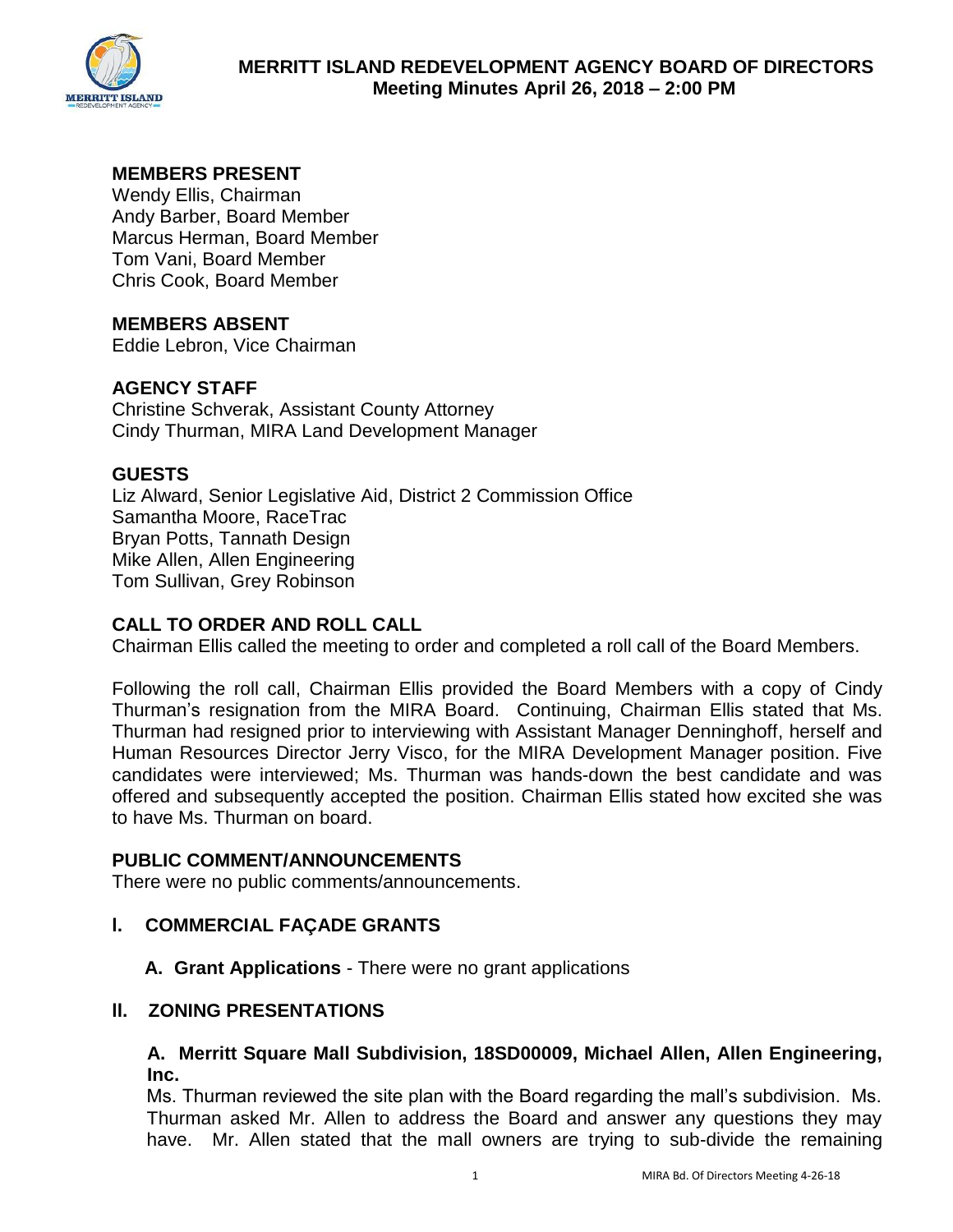

## **MERRITT ISLAND REDEVELOPMENT AGENCY BOARD OF DIRECTORS Meeting Minutes April 26, 2018 – 2:00 PM**

parcels to sell in order to have money to reinvest into the mall. He discussed parking and ingress/egress issues. They are trying to bring the entire mall into compliance. There's no construction proposed; they are trying to establish a plat. County staff has asked them to reflect the Chick-fil-A and Race-Trac site. Board Member Vani asked about the JC Penny and Cobb Theatre not meeting set-back requirements. Mr. Allen replied they will require a variance. Cross Parking Agreements will have to be rewritten for each site. Ms. Thurman asked why they are doing this. Mr. Allen reiterated that the sale of the parcels will allow for reinvestment into the mall. Ms. Thurman told Mr. Allen she would like to have further discussion regarding stormwater after he proceeds. Board Member Barber asked if the stormwater ponds would remain; Mr. Allen replied yes. Board Member Herman asked if he was aware that MIRA tried to work with the Mall regarding filling the ponds; Mr. Allen replied he didn't, but that he was learning more as he went on. Chairman Ellis asked if Mr. Allen if he had access to the owners; Mr. Allen replied that he is working for a consultant. Chairman Ellis asked if he could relay the information back to the owners, as it could be beneficial for selling additional out parcels. Board Member Vani stated when he met with Shannon, the Mall Manager, one of the problems mentioned regarding filling the ponds was that the Mall irrigates from the ponds. The questions was, could the Mall draw water from the Veteran's Pond to irrigate their landscaping. A year ago, some of the pumps burned up due to the lack of water in the pond and so irrigation is a concern. Board Member Herman continued with a question regarding if there was enough parking; Mr. Allen said they will have to prove to the County that each parcel has enough parking. Manager Thurman explained to the Board she would like to develop the process that after the Board views a plan that she would monitor for any changes. If there are changes, the plan would come back to the MIRA Board for a review.

**A MOTION WAS MADE BY BOARD MEMBER HERMAN TO ACCEPT THE SUBDIVISION PLAN CONTINGENT UPON ALL SUBMITTALS TO THE COUNTY BEING SUBMITTED TO MIRA DEVELOPMENT MANAGER THURMAN AS WELL; WITH THE REQUEST THE OWNER'S FILL IN THE RETENTION PONDS AND CONNECT TO THE STORMWATER POND. THE MOTION WAS SECONDED BY BOARD MEMBER VANI.** Discussion: Board Member Vani asked if there was a way to encourage them to use the stormwater ponds as part of the motion. Board Member Herman responded that if filling in the ponds in order to sell additional parcels isn't enough encouragement, he didn't know what would be. **CHAIRMAN ELLIS CALLED THE QUESTION AND THE MOTION PASSED UNANIMOUSLY.** 

- **B. RaceTrac Petroleum, Inc., 18PZ00041, 4 Variances, which includes:** 
	- 1. Relocation of existing sign covered under V-2861 for its square footage and height;
	- 2. Addition of 150 sf RaceTrac sign for new development;
	- 3. 0' setback request for new 150 sf Racetrac sign;
	- 4. Decrease separation requirement between freestanding signs by 38' from 100' to 62'.

**A MOTION WAS MADE BY BOARD MEMBER HERMAN APPROVE THE VARIANCES FOR RACETRAC PETROLEUM, INC PANORAMA MOBILE HOME PARK, INC. THE MOTION WAS SECONDED BY BOARD MEMBER BARBER AND PASSED UNANIMOUSLY.**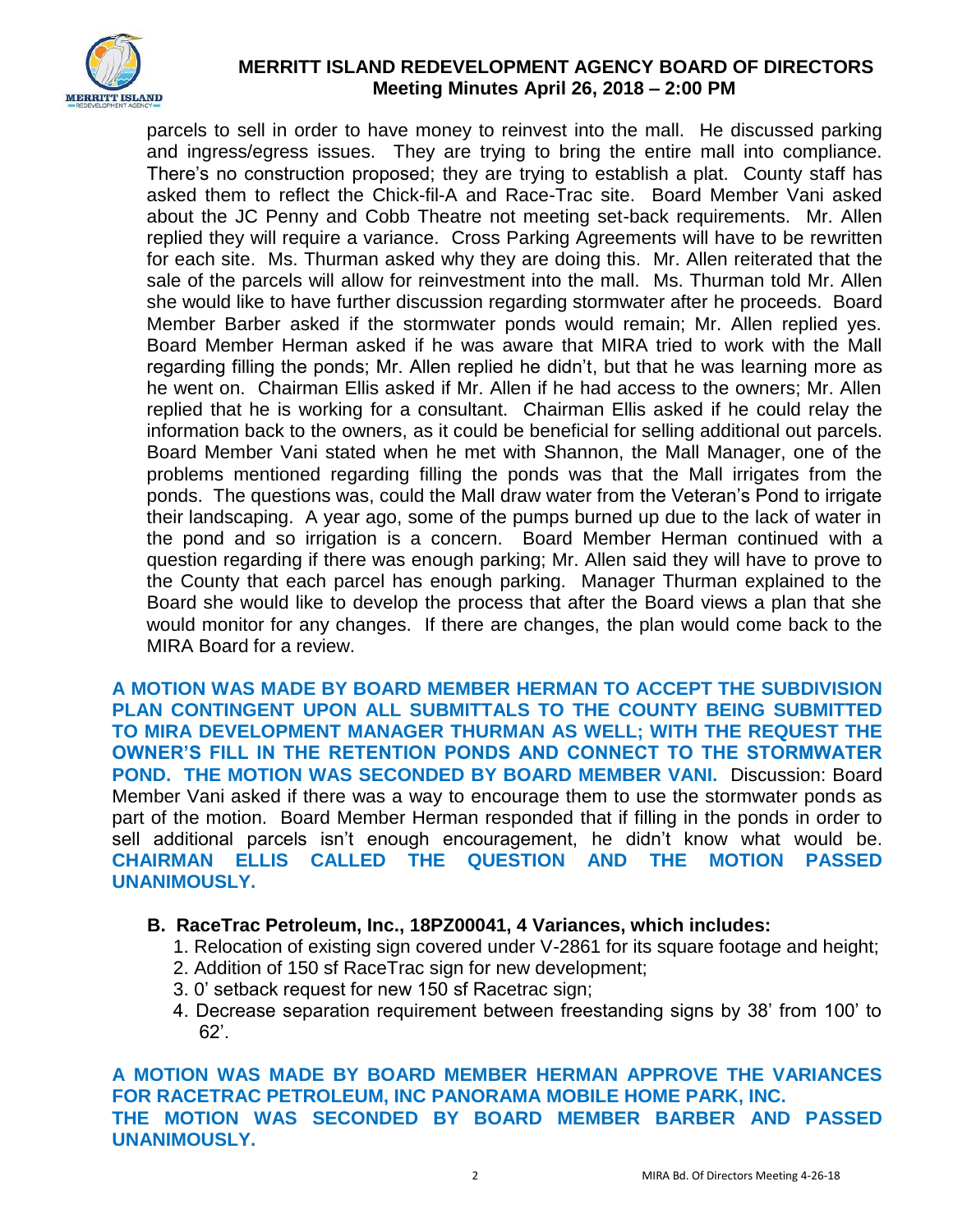

# **lll. PUBLIC PRESENTATIONS:**

There were no public presentations.

### **lV. CONSENT AGENDA:**

**A. Approval of March 29, 2018 Regular Meeting Minutes** 

**A MOTION WAS MADE BY BOARD MEMBER HERMAN TO APPROVE THE CONSENT AGENDA. THE MOTION WAS SECONDED BY BOARD MEMBER VANI AND PASSED UNANIMOUSLY.** 

### **V. OLD BUSINESS:**

**A. Revised CFIP Grant Documents** 

**A MOTION WAS MADE BY BOARD MEMBER VANI TO TABLE THE ITEM UNTIL THE NEXT REGULAR BOARD MEETING. THE MOTION SECONDED BY BOARD MEMBER HERMAN AND PASSED UNANIMOUSLY.** 

### **B. MIRA Job Descriptions**

- 1. Executive Director
- 2. Special Projects Coordinator IV
- 3. Administrative Secretary

Chairman Ellis discussed the meetings she attended with County Management regarding existing and future staffing. The Chairman stated how much she appreciated the County Manager and Assistant County Manager's support of MIRA. Chairman Ellis said that she was confident that the former MIRA Executive Director Nelson made the right call in suggesting a separation of the job duties for the Executive Director and the Special Projects Coordinator IV (Development Manager) and bringing the pay scale of the two positions closer together. She has worked with Brevard County Human Resources to create job descriptions that are divergent. With the Development Manager position in place, that position's focus can be on getting projects off the ground quickly. The Executive Director will focus on required countyinterface, administrative, financial, managerial and communication based issues, that have prevented past projects from aggressive completion.

Chairman Ellis discussed the current contracted temporary services versus the cost compared to having a County employee as part time at \$15 an hour, noting that the Agency would actually pay less for an employee than a contracted employee. The County Manager believed that based on that financial assessment, a part-time Administrative Secretary was justified.

Chairman Ellis wants everyone on the Board to be comfortable with the direction of the staffing decisions. Board Member Herman asked whether MIRA would be paying more than our past payroll. Chairman Ellis explained that that amount would be the same, but it would be divided up differently. Also, the Administrative Secretary would now be in payroll versus contracted services. Chairman Ellis stated that MIRA spent approximately 30K on contracted services, and that going forward it would be paid differently, but there would be no additional financial impact.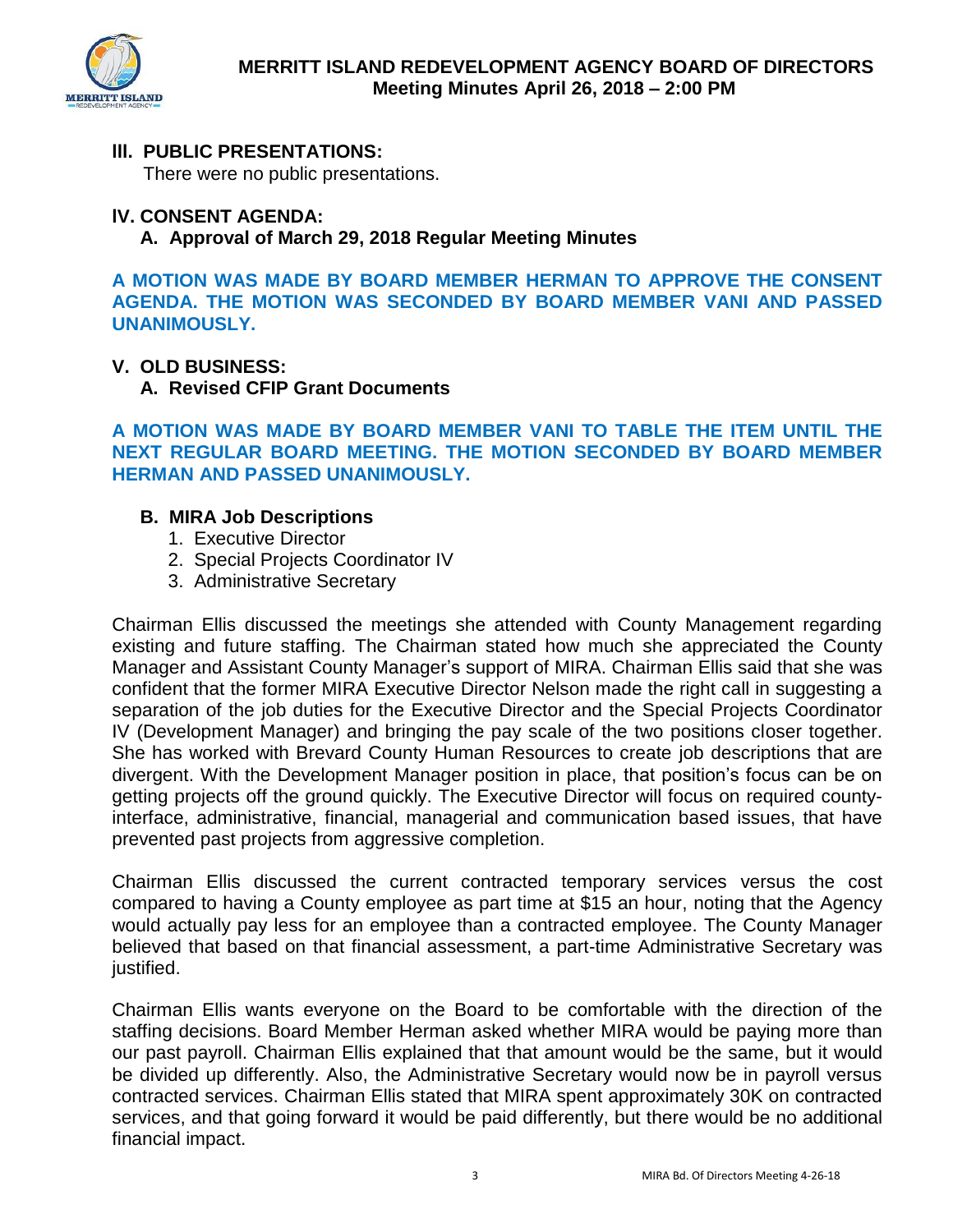

## **MERRITT ISLAND REDEVELOPMENT AGENCY BOARD OF DIRECTORS Meeting Minutes April 26, 2018 – 2:00 PM**

Chairman Ellis said she was initially concerned about the reduction in the amount MIRA would have left to pay an executive director since the Special Projects Coordinator 2's pay had been increased to a Special Projects Coordinator 4 (Development Manger). However, she now sees that it will be easier for the Board to hire an Executive Director based on very specific job duties, instead of requiring them to be a "Jack of all trades". She mentioned that former Director Nelson had a unique skill set that would be hard to replace. For example, Ms. Thurman would potentially be more knowledgeable about the development aspect of MIRA than the Executive Director because that is her specific charge. She reiterated that the positions are very divergent.

Board Member Vani asked Chairman Ellis if she planned on applying for the Executive Director's job, to which she replied, "absolutely not." Board Member Vani asked how confident the Board was about being able to find an Executive Director at 70K. Chairman Ellis noted that when she met with County Manager Abatte, he made it very clear that the combination of existing dollars for the first and second position had to be split between the two positions in the fashion he agreed to, with no additional dollars in the budget for payroll. Board Member Herman stated that he agreed that Chuck Nelson and Greg Lugar had a very special combination of skills, and that breaking the Executive Director's job in two was a great solution. He added that Administrative Assistant was going to be important, and wanted to know when both positions would be advertised.

Chairman Ellis stated that she wanted to make sure the Board was of one mind to go forward with approval of the job descriptions as presented for all three positions prior to putting the remaining two out on the street. Based on the desire of the Board, she is willing to try and get them out as soon as possible.

## **A MOTION WAS MADE BY BOARD MEMBER VANI TO APPROVE THE JOB DESCRIPTIONS ANS PUT THEM OUT ON THE STREET. THE MOTION WAS SECONDED BY BOARD MEMBER BARBER, AND PASSED UNANIMOUSLY.**

### **C. Cone Road Update**

Cindy Thurman updated the Board on the Cone Road project. She discussed the need to preserve the two grants associated with the project and is working very hard at that. Marcus asked about the EPA (319) grant and Ms. Thurman responded that it is a reimbursement program and the costs are going to vary per property but overall, the elimination of over 60 septic tanks and the grant will aid in the property owner hooking their building to the new sewer lateral. Board Member Vani indicated that he can give us updates on the port activity and have a letter of support written for the elimination of as many septic tanks as possible.

### **D. Pepper Busting**

Chairman Ellis reviewed the Pepper Busting paperwork submitted by Board Member Barber and indicated that she would find out if the funds are available during her upcoming budget meeting with the County. Board Member Barber indicated that Pepper Busting from the Mall to Wal-mart requires a lot to be done for permits. An ongoing yearly maintenance program is about \$1,200 a year.